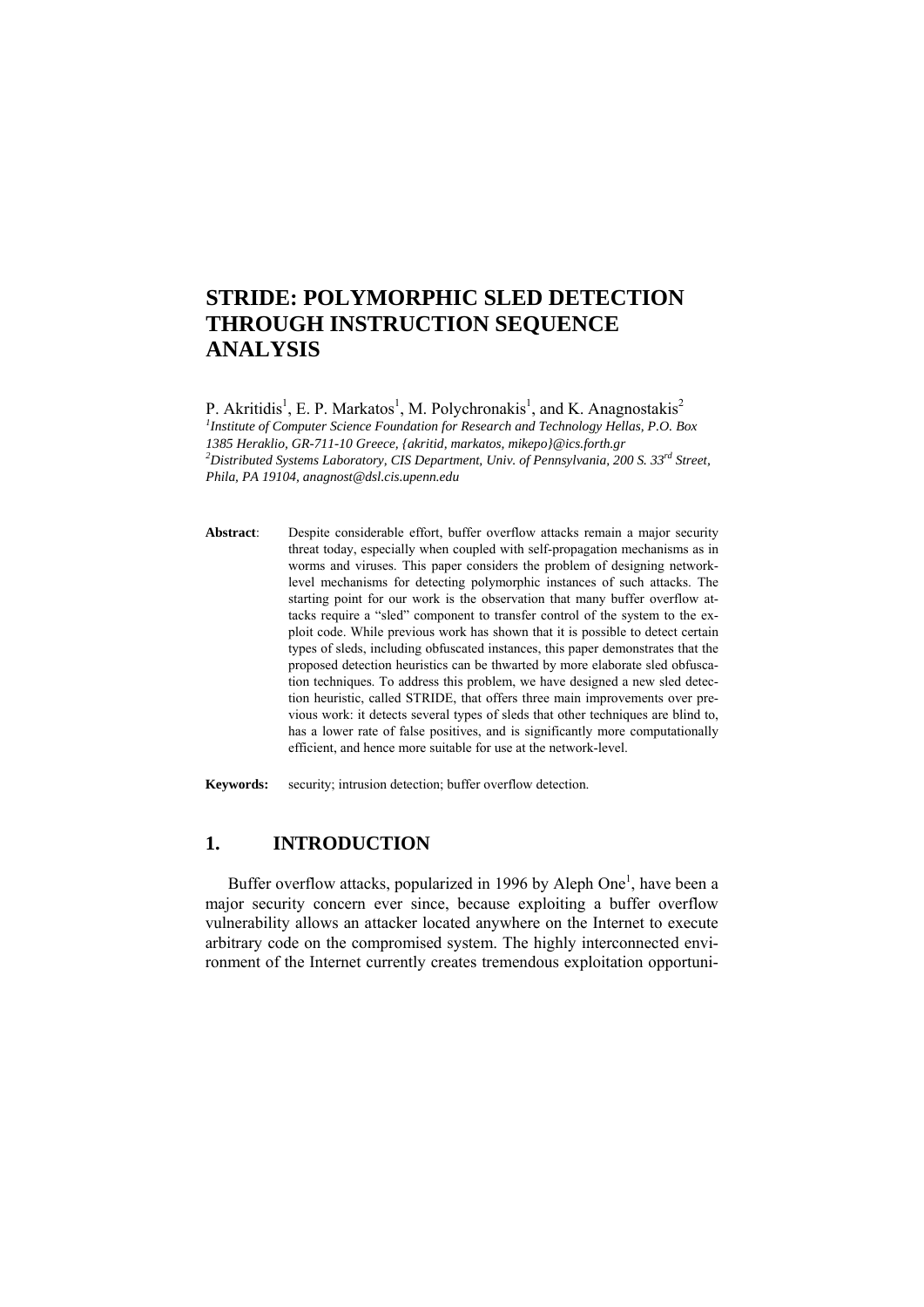

*Figure 1.* Anatomy of a stack-based buffer overflow attack. By overflowing the buffer, the return address can be overwritten with a value pointing somewhere within the sled. The flow of control will be transferred to the start of the shellcode from any location in the sled.

ties. In fact, such vulnerabilities in networked services are currently the main means used for propagation of Internet worms.

A tutorial on buffer overflow attacks was provided by Aleph One in 1996<sup>1</sup>. A buffer overflow attack takes advantage of insufficient bounds checking on a buffer located on the stack to overflow the buffer and overwrite the return address of the currently executing function. Figure 1 shows the typical layout of the stack both *before* (left) as well as *after* the buffer overflow attack (middle and right). The attack involves injecting data into the buffer which resides in the lower addresses of the stack. The amount of data injected is larger than the buffer size and the resulting overflow overwrites at least the local variables, the saved ebp, and the return address, resulting in the stack shown in Figure 1 (middle). The return address is hijacked to point to malicious code that is injected by the attacker, usually within the same overflowed buffer, illustrated as the shaded area in Figure 1 (middle). Besides *stack-based* buffer overflow attacks, it is also possible (although, perhaps more difficult) to engineer similar attacks on heap-based and statically-allocated buffers.

Despite considerable efforts in end-system preventive measures $2-8$ , adoption of these techniques is proceeding at an alarmingly slow pace. Dealing with this threat therefore requires additional perimeter defense mechanisms, as provided by firewalls and network intrusion detection systems. However, obfuscation techniques make it hard to apply simple rule-based detection techniques as currently used in network intrusion detection.

Buffer overflows often have features that can be seen as a weakness that can be exploited by detection heuristics. A key observation is that, although the location of the injected code relative to the start of the buffer is known to the attacker, the *absolute address*, which represents the start of the injected code, is only *approximately* known because the location of the start of the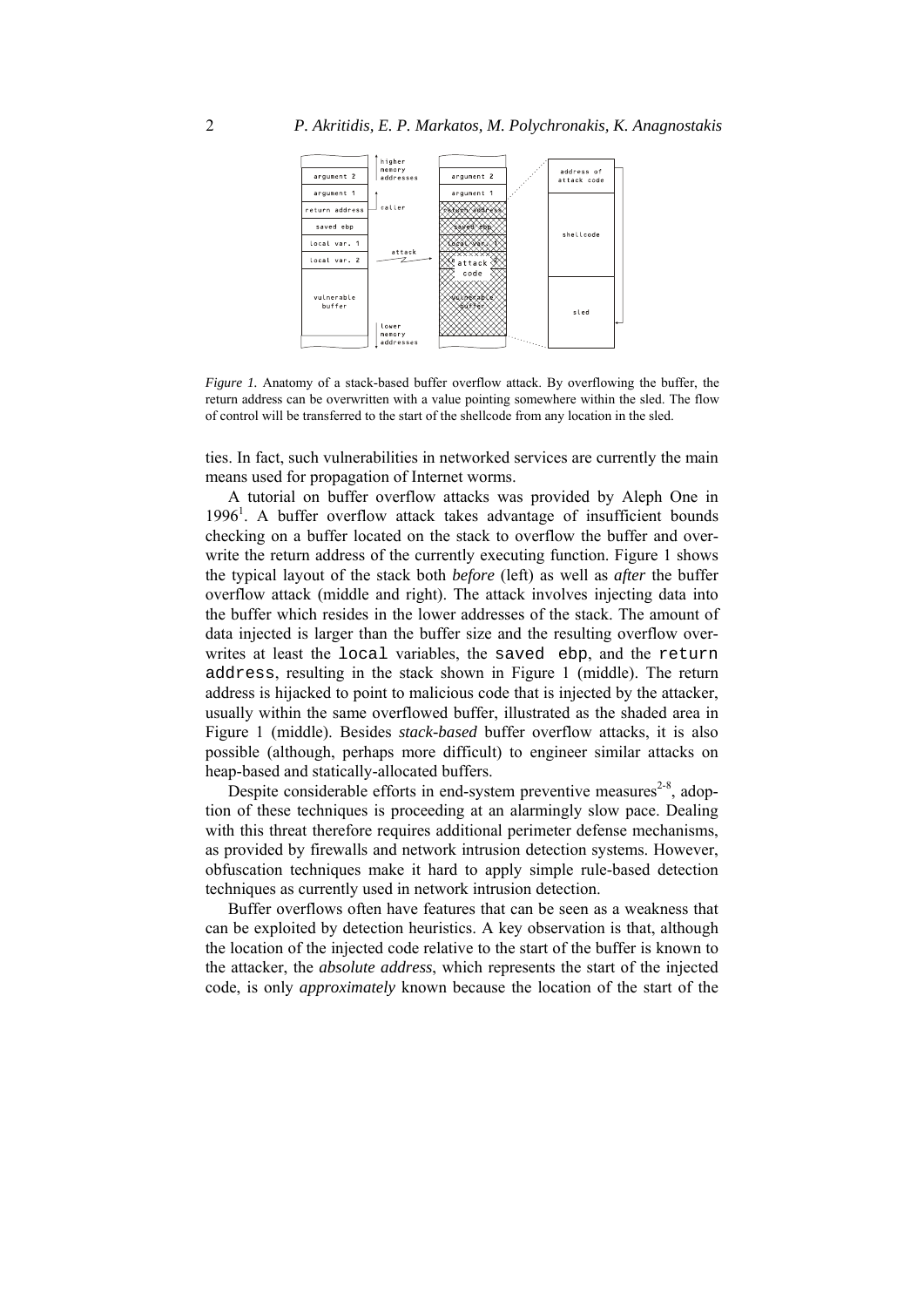buffer relative to the start of the stack varies between systems, even for the same executable program.

To overcome the lack of exact knowledge on where to divert control, the attacker needs to append the malicious code fragment to a sequence of NOP instructions, typically around a few hundred bytes long. The overwritten return address always transfers control somewhere inside this sequence, and thus, after sliding through the NOP instructions, control will eventually reach the worm code. Due to the sliding metaphor, this sequence is usually called a *sled*. The *exact* location within the sled where execution will start does not matter: as long as the return address causes the system to jump anywhere within the sled, it will always reach the core of the exploit.

To detect buffer overflows, Network Intrusion Detection Systems (NID-Ses) rely on signatures, characteristic strings, and regular expressions, such as code sequences included in an attack's shellcode that can identify the attack. However, obfuscation similar to polymorphism<sup>9,10</sup>, used in viruses since the early 90s, renders signature-based techniques for zero-day worm detection obsolete<sup>11,12</sup>. Polymorphism usually encrypts the shellcode with a different random key each time and prepends it with a decryption routine. When the malicious program starts executing, the decryption routine will execute first, which in turn will decrypt the shellcode, which will then start executing. Since the decryption routine itself cannot be encrypted, some systems base their zero-day worm detection on detecting the decryption routine itself. Unfortunately, decryption routines are usually obfuscated using *metamorphism*. Metamorphism substitutes (sequences of) instructions with equivalent (sequences of) instructions, making the decryption routine difficult to fingerprint. Metamorphism is also used to obfuscate sleds, by, for example, substituting NOP instructions, with other equivalent instruction sequences.

Many existing detection mechanisms have also focused on detecting the sled component in order to detect buffer overflow attacks. For example, signatures to match simple sleds have been included in the shellcode rule set of the Snort NIDS<sup>13</sup>. In addition, Snort has been extended with the Fnord plugin<sup>14</sup> that searches for obfuscated sleds. Finally, Toth and Kruegel proposed the Abstract Payload Execution (APE) method<sup>15</sup> which further improves the sensitivity of obfuscated sled detection.

The rest of the paper is organized as follows. First, in Section 2 we present a classification of obfuscated sleds, and in Section 3 we discuss some existing detection techniques. Then, in Section 4 we propose STRIDE, a novel detection mechanism. In Section 5 we evaluate the detection mechanisms using generated attacks and real network traces, and in Section 6 we discuss limitations of sled detection in general and of STRIDE in particular. Finally, we conclude in Section 7.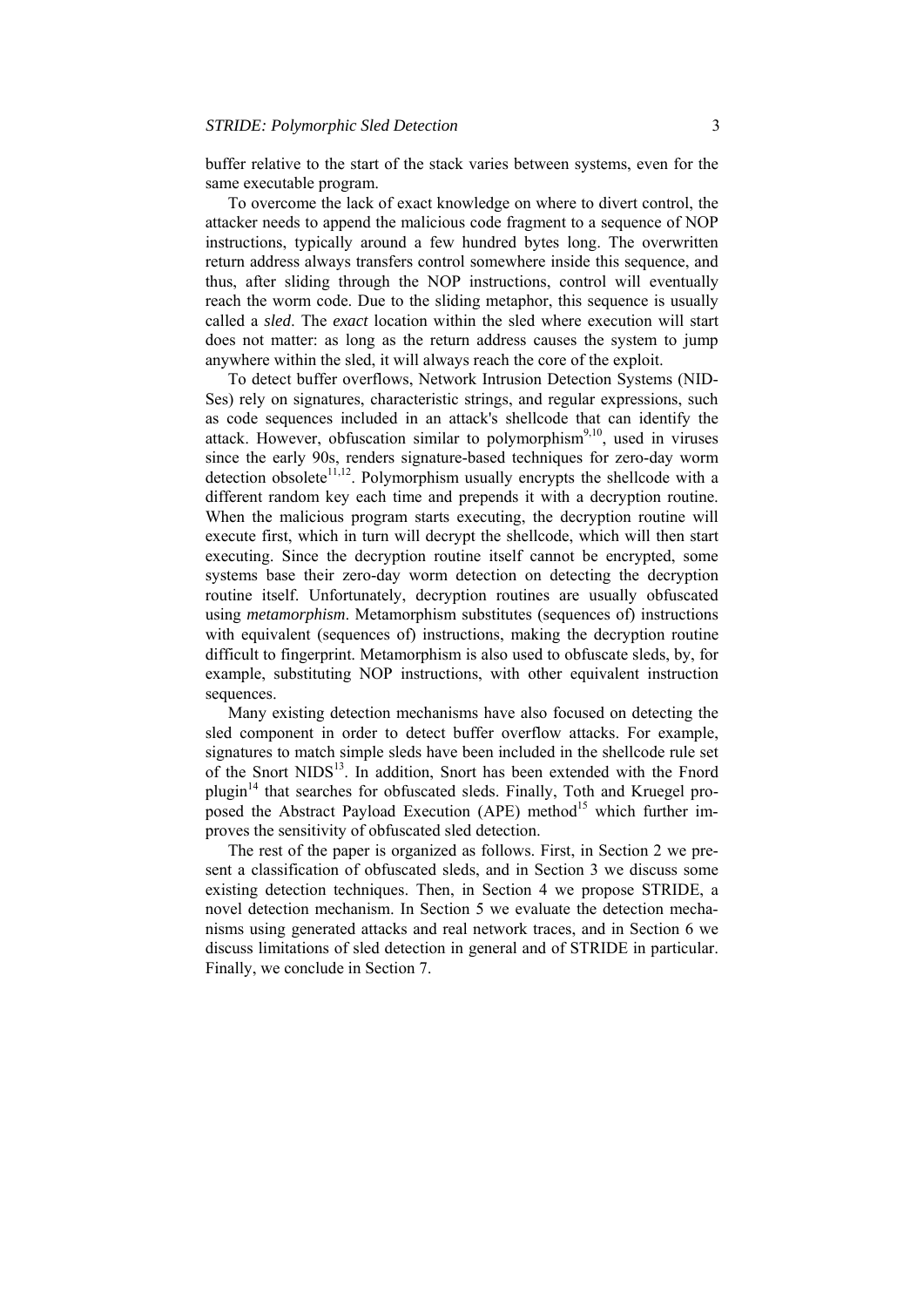# **2. CLASSIFICATION OF SLEDS**

The sled is a sequence of instructions responsible for directing the flow of control towards the core code of a buffer overflow attack. Although execution of the sled can start at any position, it always ends up "sliding" inside the core code of the attack. There are many different ways for a sled to achieve its functionality. In this section, we present several types of sleds in order of increasing (perceived) difficulty to detect.

#### **2.1 Simple NOP Sled**

The simplest sled consists of a series of NOP (no-operation) instructions. A NOP instruction has no effect on program behavior: it simply advances the program counter. Execution of the sled may start at any position, and the NOPs are used to transfer control, step by step, to the shellcode right after the sled. This simple sled has been demonstrated in the buffer overflow examples of<sup>1</sup> and has been used in many other attacks.

# **2.2 One-byte NOP-equivalents Sled**

A NOP sled can be easily obfuscated by replacing literal NOP instructions with one-byte instructions which have no significant effect, and, for the purposes of the attacker, are practically equivalent to NOPs. For example, instructions that increase or decrease a register which is not used by the attacker, instructions that set or clear a flag, and instructions that push or pop a register, can all be used in a sled instead of NOPs.

Current polymorphic buffer overflow attack generators use such sleds to avoid detection. The ADMmutate<sup>16</sup> engine uses this technique with a list of of 55 one-byte NOP-equivalent instructions. The Metasploit Framework<sup>17</sup> extends the ADMmutate engine with 3 additional single-byte NOP replacements. We have enumerated 66 such instructions in the Intel IA-32 architecture<sup>18</sup>. Although not yet seen in the wild, obfuscated sleds are readily available to attackers.

### **2.3 Multi-byte NOP-equivalents Sled**

A straightforward extension to one-byte NOP-equivalent sleds is to use multi-byte NOP-equivalent instructions, which, like their one-byte counterparts, simply advance the program counter in order to reach the core of the exploit. However, it is not possible to use *any* multi-byte NOP equivalent instruction available in the instruction set, because a sled must be executable at *every* offset. Therefore, a straightforward way to generate multi-byte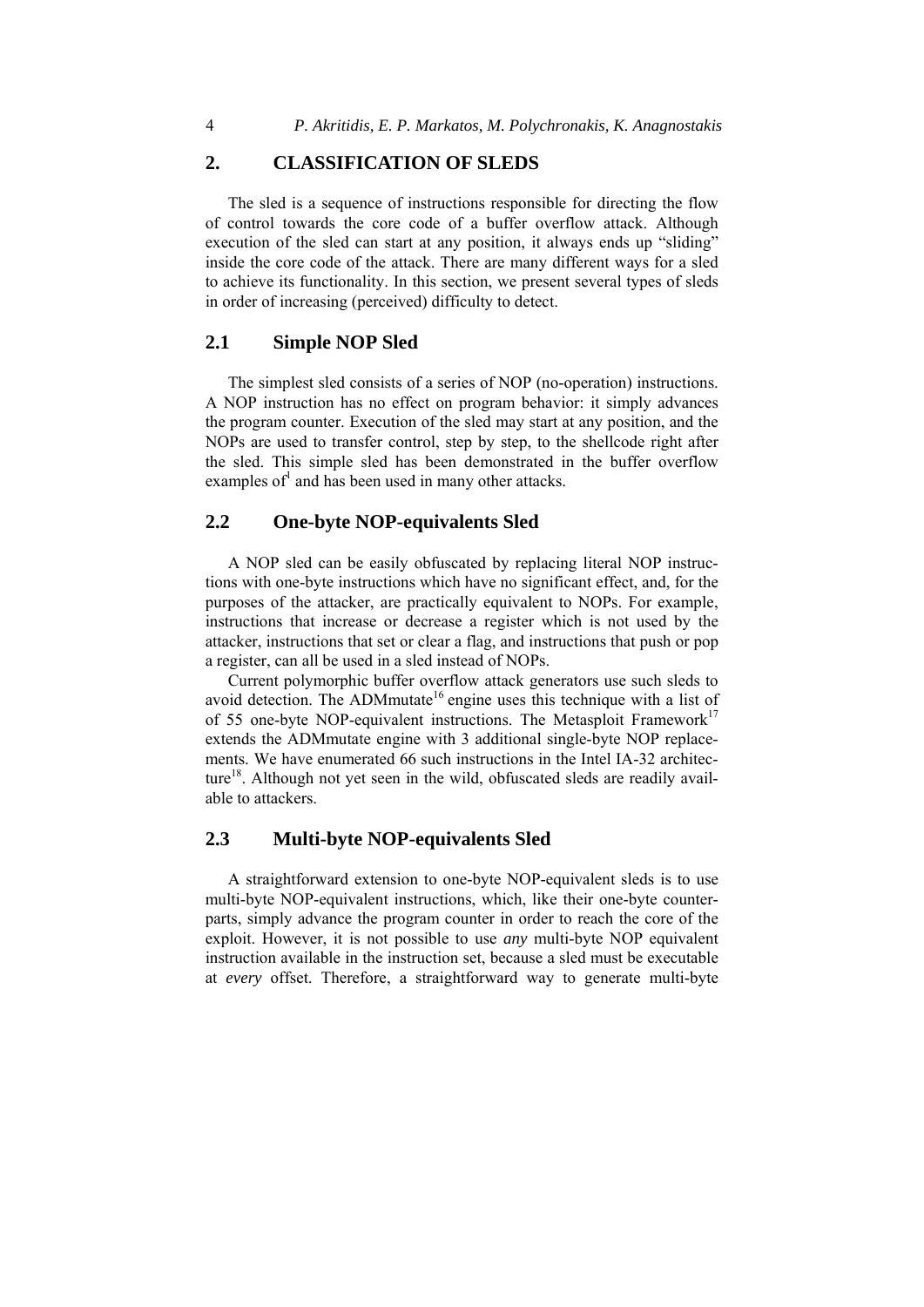

*Figure 2.* An example of a small sled, executable at every byte offset, which is constructed by interleaving one-byte and multi-byte NOP-equivalent instructions.

NOP-equivalents sleds is to restrict the operands of multi-byte instructions to correspond only to the opcodes of one-byte NOP-equivalent instructions, or to the opcodes of multi-byte NOP-equivalents. Consider for example the multi-byte NOP-equivalents sled shown in Figure 2. If control is transferred to the leftmost byte, it will execute instructions cmp \$0x35,%al, sub \$0x40,%al, add \$0x249b0c68,%eax, etc. Note that the first argument of the first instruction cmp \$0x35,%al, is 0x35, which corresponds to the opcode of instruction xor. Therefore, if control is transferred to the penultimate byte from the left, it will execute instructions xor, or, and, etc. leading to the end of the sled. This is true for all instructions in this type of sleds: their arguments are such that if control is transferred to any byte inside the sled, the execution will eventually lead to the end of the sled.

### **2.4 Four-byte Aligned Sled**

Although traditional NOP sleds had to be executable at each and every byte, stack alignment can relax this restriction by constraining the possible placements of the vulnerable buffer. The default behavior of modern compilers is to align the stack at word (4-byte) boundaries<sup>19</sup>. Reference<sup>11</sup> discusses the possibility of exploiting stack alignment to construct sleds that have to be executable every 4 bytes. Pairs of non-destructive 2-byte instructions can be used as NOP-equivalents, but it is also possible to use longer instructions with techniques similar to the multi-byte instruction sled discussed earlier. Code sequences starting at non-word-aligned offsets may contain any kind of instruction, including instructions with destructive side-effects or even illegal ones, which can hinder detection.

### **2.5 Trampoline Sled**

Although typical sleds transfer control to the shellcode by sliding it along their body—hence the name sled—, the same functionality can be achieved by jumping directly to the shellcode, as illustrated in Figure 3(a). The body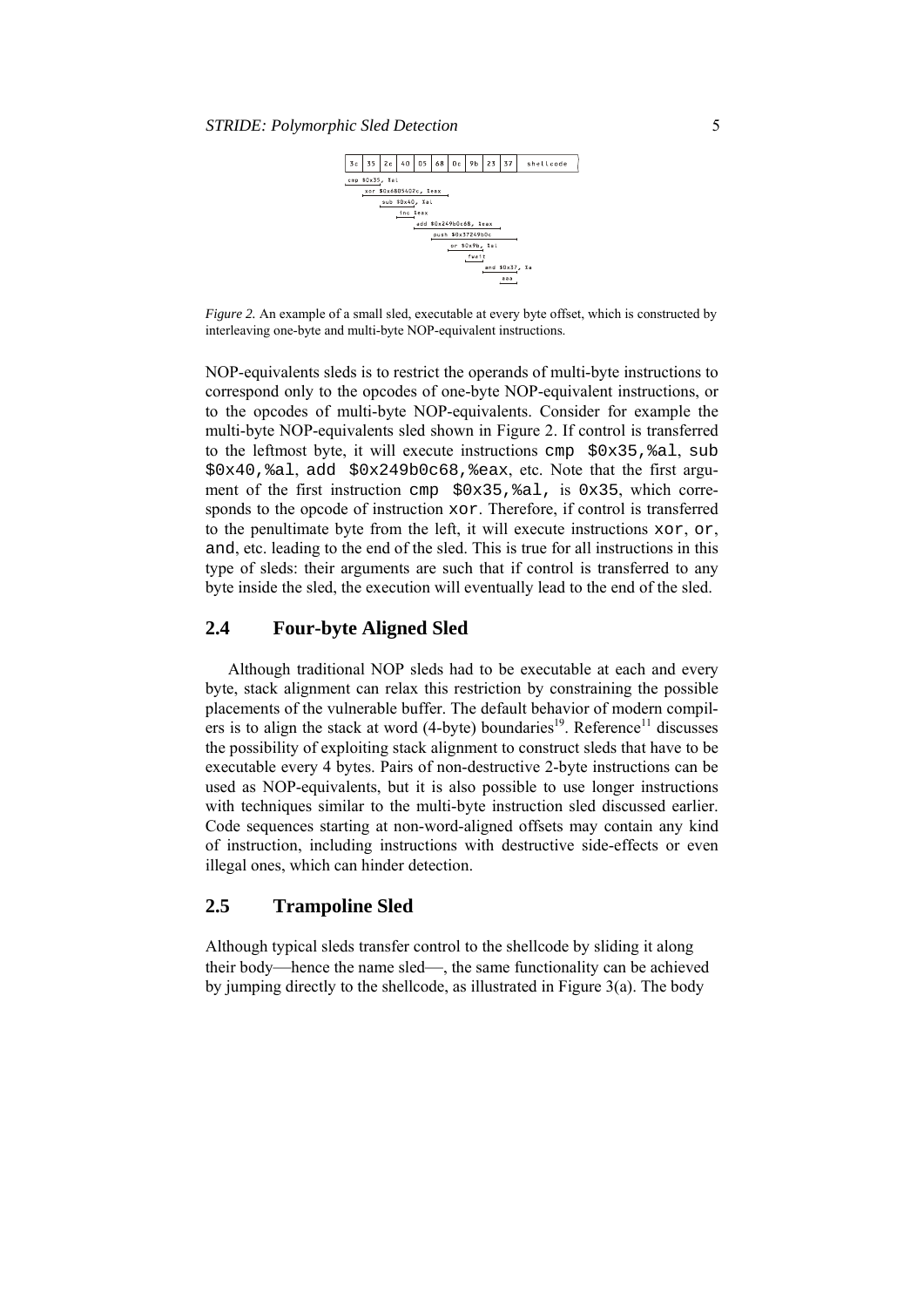

*Figure 3.* (a) The ideal trampoline-sled: flow of control is directed to the shellcode in a single step from any position in the sled. (b) An example of a small trampoline-sled that is executable at every byte offset. Control transfer instructions are placed at every second byte and their relative address operand is chosen so that it is a valid NOP-equivalent opcode.

of such a sled consists of control transfer instructions with relative addresses, all pointing directly to the shellcode. Thus, the flow of control will reach the shellcode in a *single* step from any point it may have entered the sled.

Trampoline-sleds can be directly implemented, relying on four-byte alignment, by cramming a jump instruction together with its operands into every four-byte-long slot of the sled. Even if a trampoline-sled has to be executable at every offset, an attacker can carefully choose the operands of the jump instructions to be valid NOP-equivalent opcodes, as explained in Section 2.3. An example of a small trampoline-sled that is executable at every byte offset is illustrated in Figure 3(b).

The shortest control transfer instructions available are two bytes long. For example, instructions such as jmp and loop take a one-byte operand that specifies the relative address of the jump target. The use of two-byte control transfer instructions places an additional restriction on the maximum jump displacement that can be used for sleds executable at each byte. Generally, the operand of these instructions is encoded as a signed 8-bit immediate value, which allows for a maximum forward relative offset of 127 bytes. Additionally, since the operand must at the same time act as a one-byte NOP-equivalent instruction, the maximum jump displacement is further reduced to the NOP-equivalent opcode with the greater signed integer value that is less than 128. The two NOP replacements with the largest such opcodes that we have come across are push imm8 and push imm32, which result to an offset of 106 and 104 bytes, respectively. Trampoline sleds are still feasible, though, by solely using jumps with relatively large positive displacements, which result to forward execution "bounces". Thus, the flow of control "jumps" and "strides" towards the shellcode.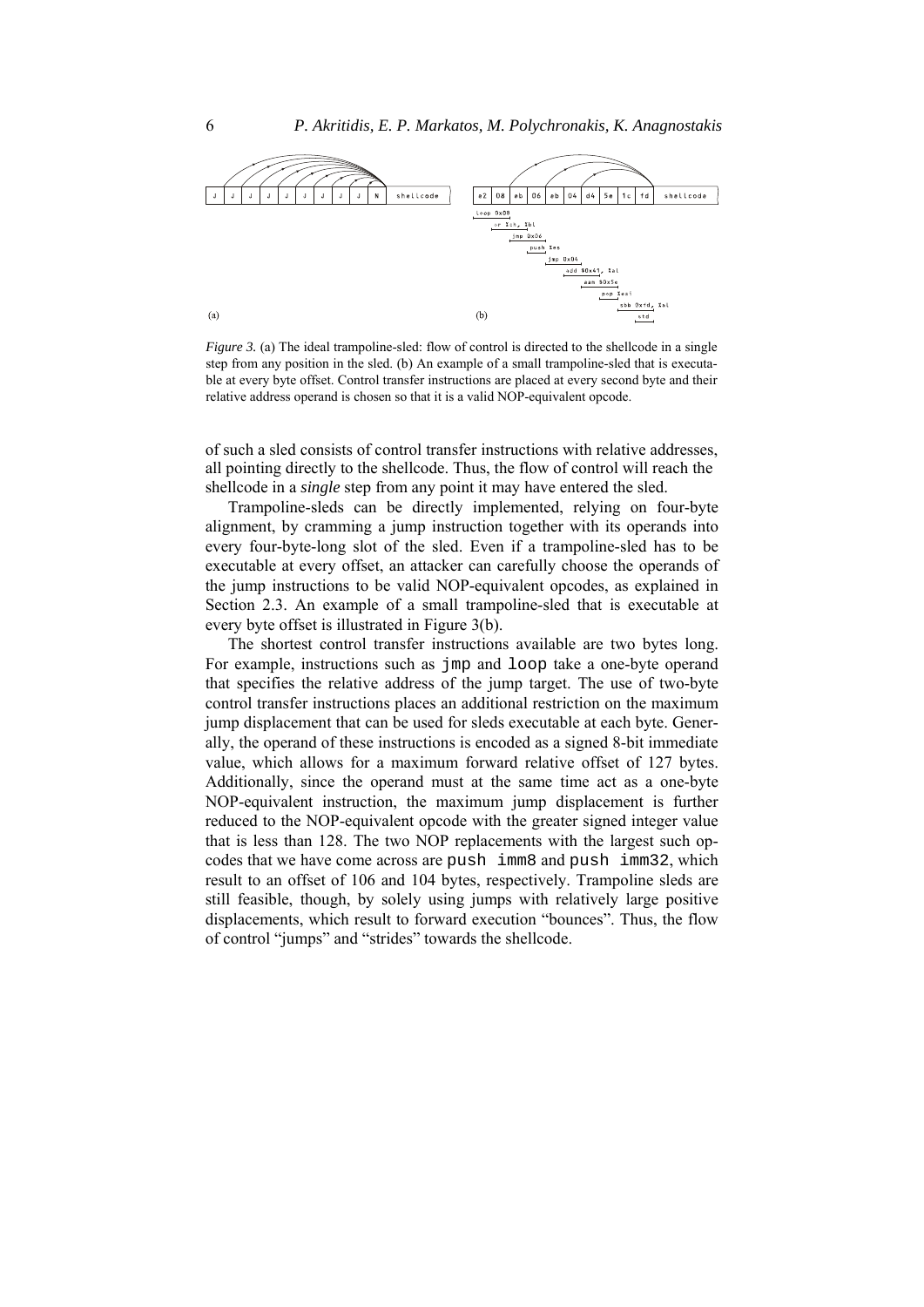### **2.6 Obfuscated Trampoline-sled**

Since the number of control transfer instructions that can be used for the construction of trampoline-sleds is limited, one could argue that such sleds can be detected by searching for the specific opcodes of these instructions, much in the same way that Fnord does for NOP-equivalents (cf. Section 3.2).

The entropy of the basic trampoline-sled can be increased in order to evade detection, by interleaving NOP-equivalent instructions along with the jump instructions. In this way, the shellcode is not reached in a single step, but in a number of steps which can be tuned by the attacker. This will result to a sparse distribution of the control transfer instructions, which renders simple detection methods ineffective.

# **2.7 Static Analysis Resistant Sleds**

Sleds of this type attempt to evade detection by making it difficult for detection heuristics to statically infer the outcome of the execution of the sled. When the sled is actually executed, its behavior is that intended by the attacker, correctly leading to the shellcode. This can be achieved by either using branches whose target cannot be determined statically or by using selfmodifying code. Static analysis cannot follow branches that cannot be determined statically, such as register or memory indirect jumps, because the contents of the registers or memory are not known during the analysis. Therefore, it cannot continue with the inspection of the corresponding code paths and cannot determine their outcome. Such jumps, however, must specify the target as an absolute address.

Also, a sled could modify itself so that invalid instructions, appearing under static analysis to terminate a code path, are overwritten during execution by previous instructions and are actually executed normally. However, the sled must rely on stack alignment to avoid the execution of illegal instructions before they are fixed-up. Again, like indirect branches, write operations require an absolute address.

To overcome the absolute address problem, present in both indirect branches and self-modifying instructions, the esp register, which holds the stack frame's absolute address, can be used to find the buffer and sled addresses. However, the use of the esp register could hint for static analysis resistant sleds, but, in fact, the absolute address of the sled can be found even without using this register: knowing the injected return address and maintaining a counter while sliding through the sled provides knowledge of the absolute address of the current sled position. This seems to be relatively hard to implement, especially considering the need for 4-byte alignment.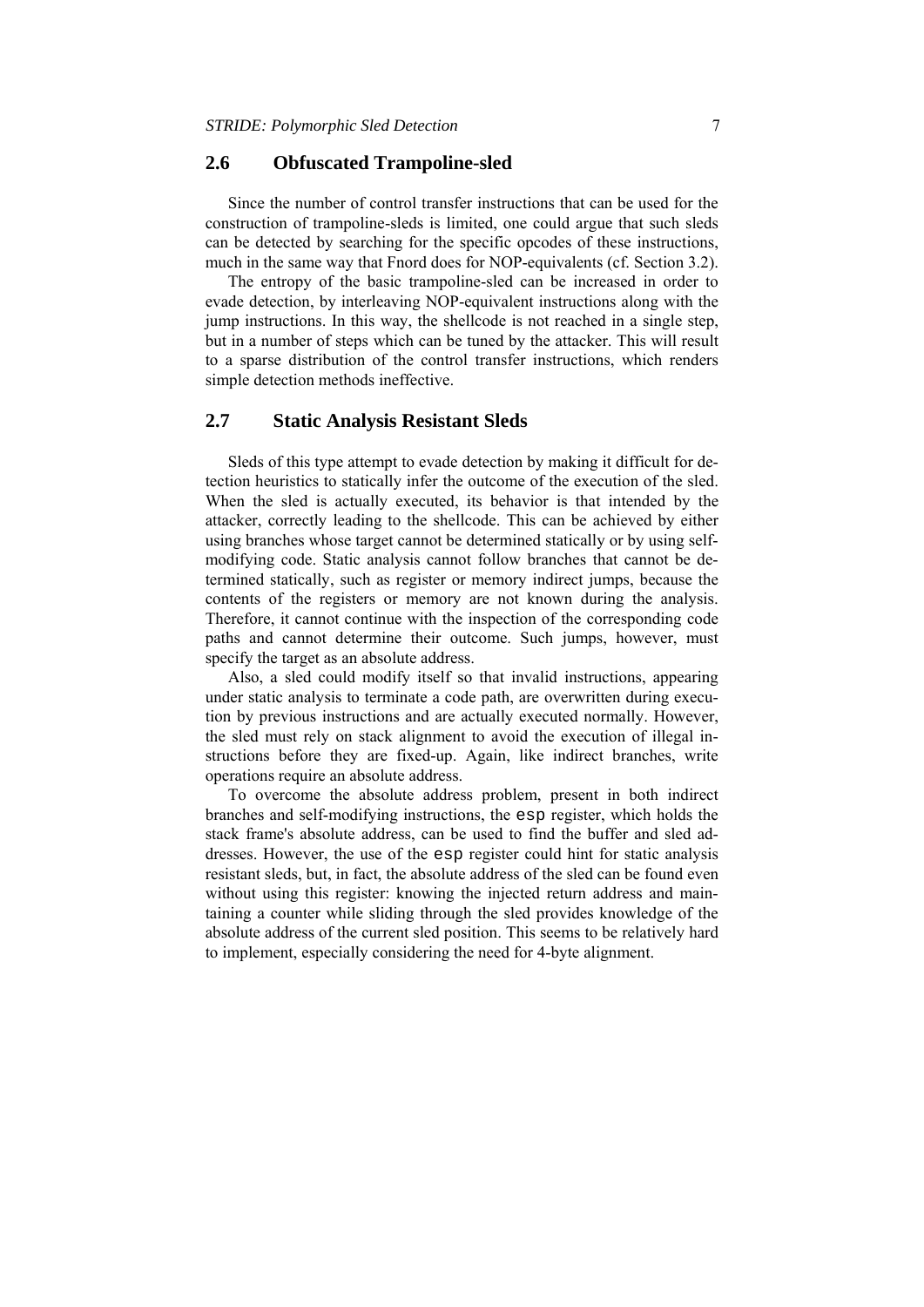| Sled Type                     | Scheme         |                |                |                 |  |
|-------------------------------|----------------|----------------|----------------|-----------------|--|
|                               | Snort          | Fnord          | <b>APE</b>     | <b>STRIDE</b>   |  |
| 1. NOP instructions           | Yes            | Yes            | Yes            | Yes             |  |
| 2. One-byte NOP-equivalents   | N <sub>0</sub> | Yes            | Yes            | Yes             |  |
| 3. Multi-byte NOP-equivalents | No             | No             | Yes            | Yes             |  |
| 4. Four-byte Aligned          | No             | No             | Yes            | Yes             |  |
| 5. Trampoline-sled            | No             | N <sub>0</sub> | N <sub>0</sub> | Yes             |  |
| 6. Obfuscated Trampoline-sled | No             | N <sub>0</sub> | N <sub>0</sub> | Yes             |  |
| 7. Static Analysis Resistant  | No             | No             | No             | After extension |  |

*Table 1.* Comparative effectiveness of various sled detection schemes.

#### **3. SLED DETECTION MECHANISMS**

In this section we briefly present three techniques which have been proposed for sled detection: NIDS signatures, the Fnord mutated sled detection plugin, and APE. Table 1 summarizes the effectiveness of each technique, along with our proposed detection mechanism, for each sled type.

# **3.1 NIDS Signatures**

Detecting simple NOP sleds such as those described in section 2.1 is relatively straightforward. On the Intel IA-32 architecture, nop is a single-byte instruction with opcode 0x90. Thus, to detect a simple sled consisting only of nop instructions, a pattern matching rule searching for a sufficiently long sequence of bytes with value 0x90 is enough. Indeed, such rules exist for popular NIDSes, such as  $Snort<sup>13</sup>$ .

#### **3.2 Fnord**

The Fnord<sup>14</sup> mutated sled detection plugin for Snort detects sleds by searching network traffic for long series of one-byte NOP-equivalent instructions. It is, therefore, capable to detect type-2 sleds, such as those described in Section 2.2. It may be the case that its list of NOP-equivalents could be extended with the opcodes of multi-byte NOP-equivalents, making it capable to detect type-3 sleds such as those described in Section 2.3, but we use the standard version here. However, Fnord definitely fails to detect type-4 sleds and above, that exploit the alignment of stack variables.

<sup>\*</sup> STRIDE can detect sleds that use indirect jumps, and we discuss how it may be extended to detect self modifying sleds in Section 6.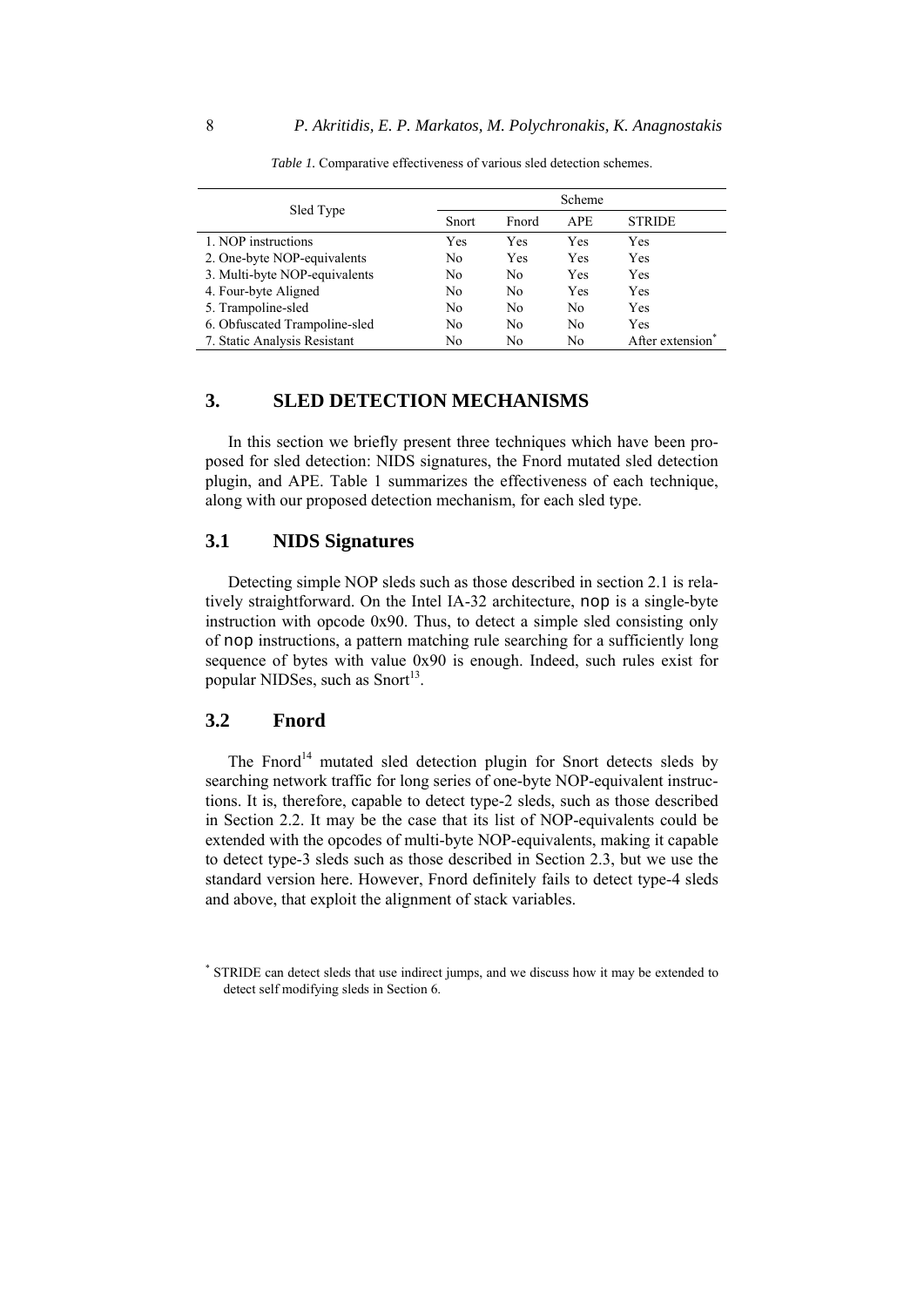There also exist various other tools that offer similar sled detection capabilities with Fnord<sup>20, 21</sup>. Since these tools, along with Fnord, all rely on the NOP-equivalents list contained in ADMmutate in order to detect mutated sleds, it is sufficient to consider just one of them.

# **3.3 Abstract Payload Execution**

 $APE<sup>15</sup>$  is a detection mechanism that enables the detection of sleds by looking for sufficiently long series of valid instructions: instructions which decode correctly and whose memory operands are within the address space of the process being protected against attacks. To reduce its runtime execution overhead, APE uses sampling to pick a small number of positions in the data from which it will start abstract execution. The number of successfully executed instructions from each position is called the Maximum Executable Length (MEL). When APE encounters a conditional branch, it follows both branches and considers the longest one as the MEL. If the destination of the branch can not be determined statically, APE terminates execution and uses the MEL value computed so far. A sled is detected if a sequence has a MEL value greater than 35. Although APE can be used to detect sleds of type-1 through type-4, it fails, however, to detect sleds of type-5 (trampoline sleds), type-6 (obfuscated trampoline), and type-7 (static-analysis-resistant sleds).

Indeed, although the purpose of type-5, and type-6 sleds is to transfer program control to the shellcode in as few steps as possible using jump instructions, the mechanism that is used by the APE scheme is based on the detection of a sufficiently long execution sequence of instructions, and thus, trampoline-sleds evade detection by having a short sequence of executed instructions. Static analysis resistant sleds also confuse APE, because it errs on the unsafe side when it cannot decide about a code sequence.

### **4. THE STRIDE DETECTION ALGORITHM**

In this section we describe STRIDE, our new sled detection mechanism which, compared to previous approaches, is able to detect more types of sleds with less false positives.

STRIDE is given some input data, such as a URL, and searches each and every position of the data to find a sled. If a sled is found, the input data are considered part of an attack. To detect a sled spanning over at least *n* bytes and starting at position  $i$  of the input data, STRIDE searches for all sequences of instructions of length  $n - j$  bytes starting at offset  $i + j$  of the input data, for all  $j \in \{0...n-1\}$ . If STRIDE finds all *n* sequences of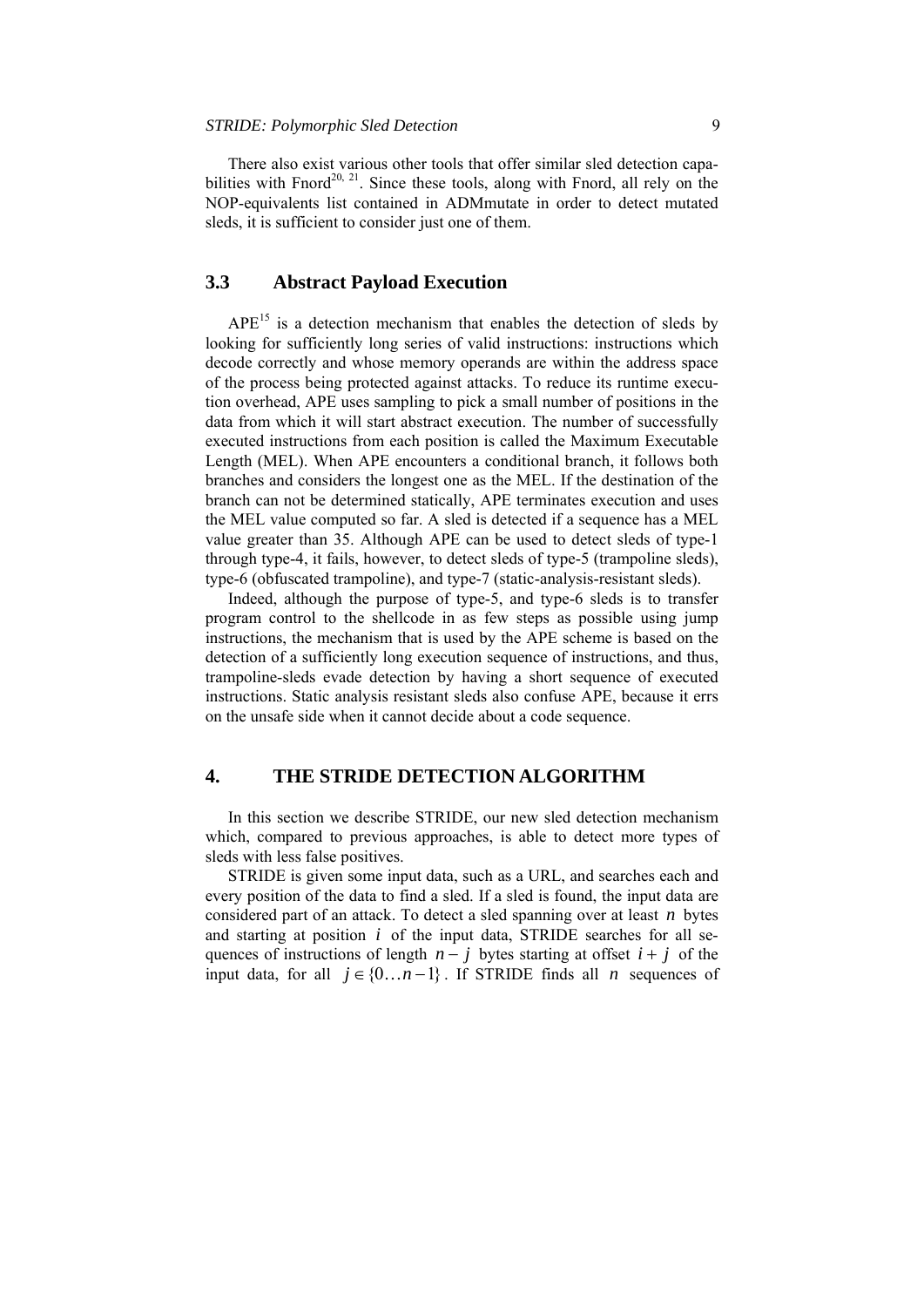```
 stride(input, input_size, sled_length) { 
for (i=0; i < input_size-sled_length; i++) { 
      if (find_sled(input+i, sled_length)) 
         return TRUE; 
} 
     return FALSE; 
   } 
 find sled(data, len) {
    for (j = 0; j < 4; j++)for (i = j; i < len; i++) if (!valid_sequence(data+i, len-i)) 
          return FALSE ; 
    return TRUE; 
  } 
 is valid sequence(data,len) {
      /* decode "len" instructions in buffer "data" */ 
      res = decode(data, len); 
      if (res == VALID_DECODE) return TRUE; 
      if (res == ENDS_IN_JMP) return TRUE; 
     return FALSE; 
   }
```
Figure 4. Pseudo-code for STRIDE algorithm

instructions to be *valid sequences*, it then concludes that a sled of length *n* starts at position *i* .

We call a code sequence, starting at a certain point *i* in the input data, a "valid sequence of instructions of length  $n$  at position  $i$ ," if it either (1) decodes correctly for *n* bytes without encountering privileged instructions, or if (2) a jump instruction is encountered along the way. Informally, a valid sequence of instructions is a sequence of instructions which can be used to construct a sled. Such a sequence may only contain valid instructions, and may not contain privileged instructions, i.e., instructions which can be invoked only by the operating system kernel.

Figure 4 gives the pseudo-code for STRIDE. The main routine, stride, consists of a loop which tries to find a sled of length sled\_length at each and every position of input data input. Routine find sled(data, len) finds a sled by attempting to valid all valid sequences of length leni which start at position data+i, for al values of i. Aligned sleds are accounted-for by checking for valid sequences at every four bytes instead of at every byte but the check is applied for all four possible displacements.

STRIDE is related to previous approaches in several ways. Like  $Snort<sup>13</sup>$ and Fnord<sup>14</sup>, STRIDE is able to find long sequences of NOP(-equivalent) instructions. Like  $APE<sup>15</sup>$ , STRIDE is able to decode the input data and identify sequences of instructions that may be part of a sled. However, STRIDE has two major differences from APE: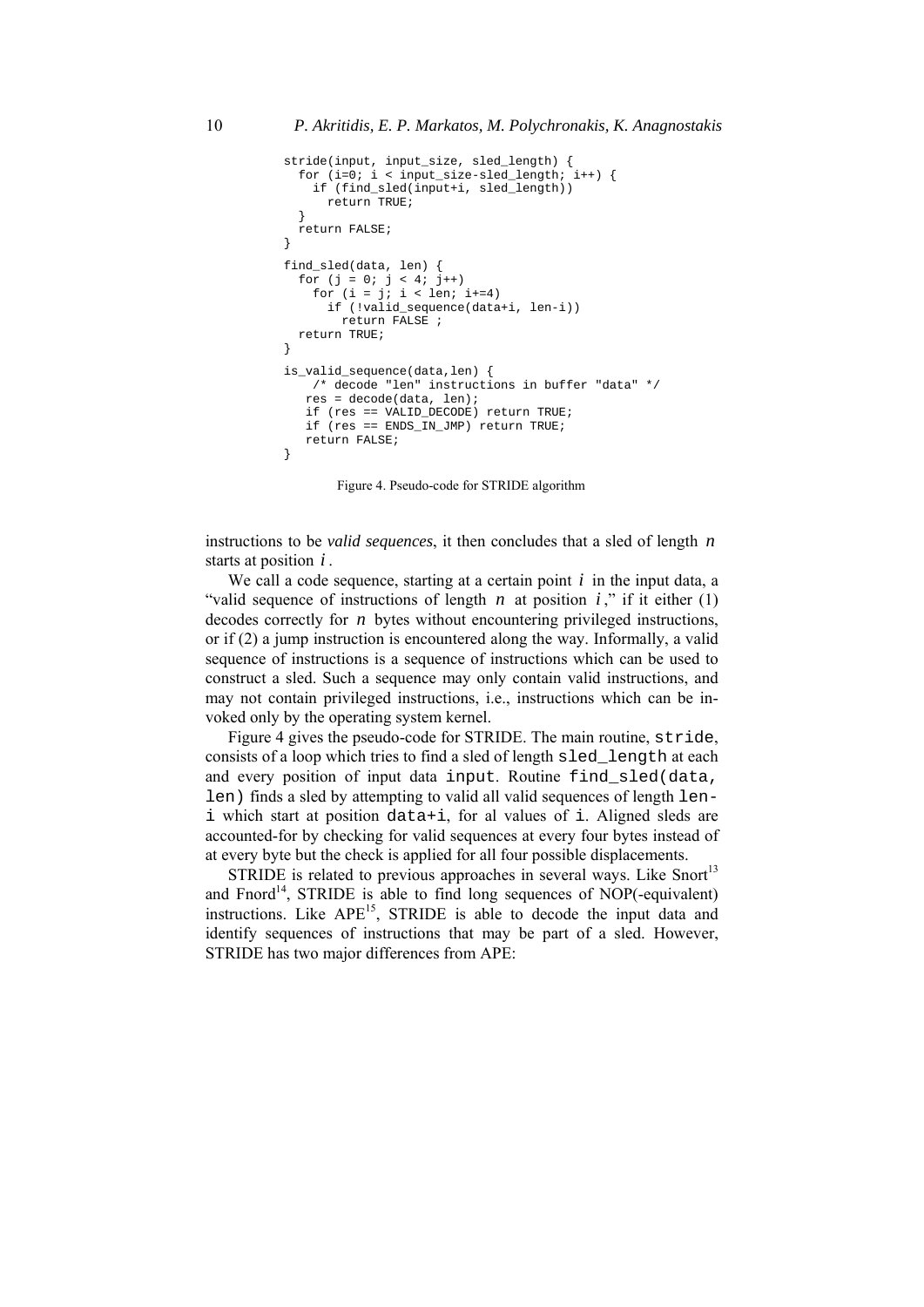| Sled Type in Trace         | Scheme  |         |            |               |  |
|----------------------------|---------|---------|------------|---------------|--|
|                            | Snort   | Fnord   | <b>APE</b> | <b>STRIDE</b> |  |
| NOP instructions           | $100\%$ | $100\%$ | $100\%$    | 100%          |  |
| One-byte NOP-equivalents   | $0\%$   | 55.4%   | $100\%$    | 100%          |  |
| Multi-byte NOP-equivalents | $0\%$   | $0\%$   | $100\%$    | 100%          |  |
| Four-byte Aligned          | $0\%$   | $0\%$   | $100\%$    | 100%          |  |
| Trampoline-sled            | $0\%$   | $0\%$   | $0\%$      | 100%          |  |
| Obfuscated Trampoline-sled | $0\%$   | $0\%$   | Fig. 5     | 100%          |  |

*Table 2.* Detection rate of the various detection schemes for traces containing 10,000 different generated sleds of a single type.

- APE detects a sled when it finds a sufficiently long execution sequence of instructions. Therefore, although it is able to detect NOP-based sleds, APE can not detect trampoline sleds, because they jump directly to their destination code and, therefore, do not exhibit long execution sequences. In contrast, STRIDE may consider even short execution sequences (such as a single jump instruction) to be part of a valid sled.
- STRIDE verifies that each and every byte of a sled (apart from the cases of word-aligned sleds) is the start of a valid sequence of instructions. On the contrary, for APE it is enough to find only *one* sufficiently long execution sequence to consider it a valid sled.

# **5. EXPERIMENTAL EVALUATION**

We evaluate the accuracy of the detection rate of our proposed algorithm STRIDE, Snort's shellcode signatures<sup>13</sup>, Fnord mutated sled detection plugin for Snort<sup>14</sup>, and APE, by generating 10,000 different sleds of each type using the Metasploit Framework  $v2.2^{17}$ , modified to generate sleds ranging from type-1 (simple NOP sleds) up to type-6 (obfuscated trampoline).

We also evaluate the false positives rate of the four methods as  $in^{15}$ , by applying them to HTTP URIs. The URIs were captured from our institution's LAN, which contains about 150 hosts. Sled detection methods which are based on instruction decoding, employ the decoder used  $in^{22}$ .

### **5.1 Detection Rate**

The results of applying all four detection methods on the generated sleds are shown in Table 2. We observe that Snort's shellcode signatures detect simple NOP sleds with 100% success, but fail to detect more elaborate sleds. Fnord is able to detect simple NOP sleds with 100% success too, and in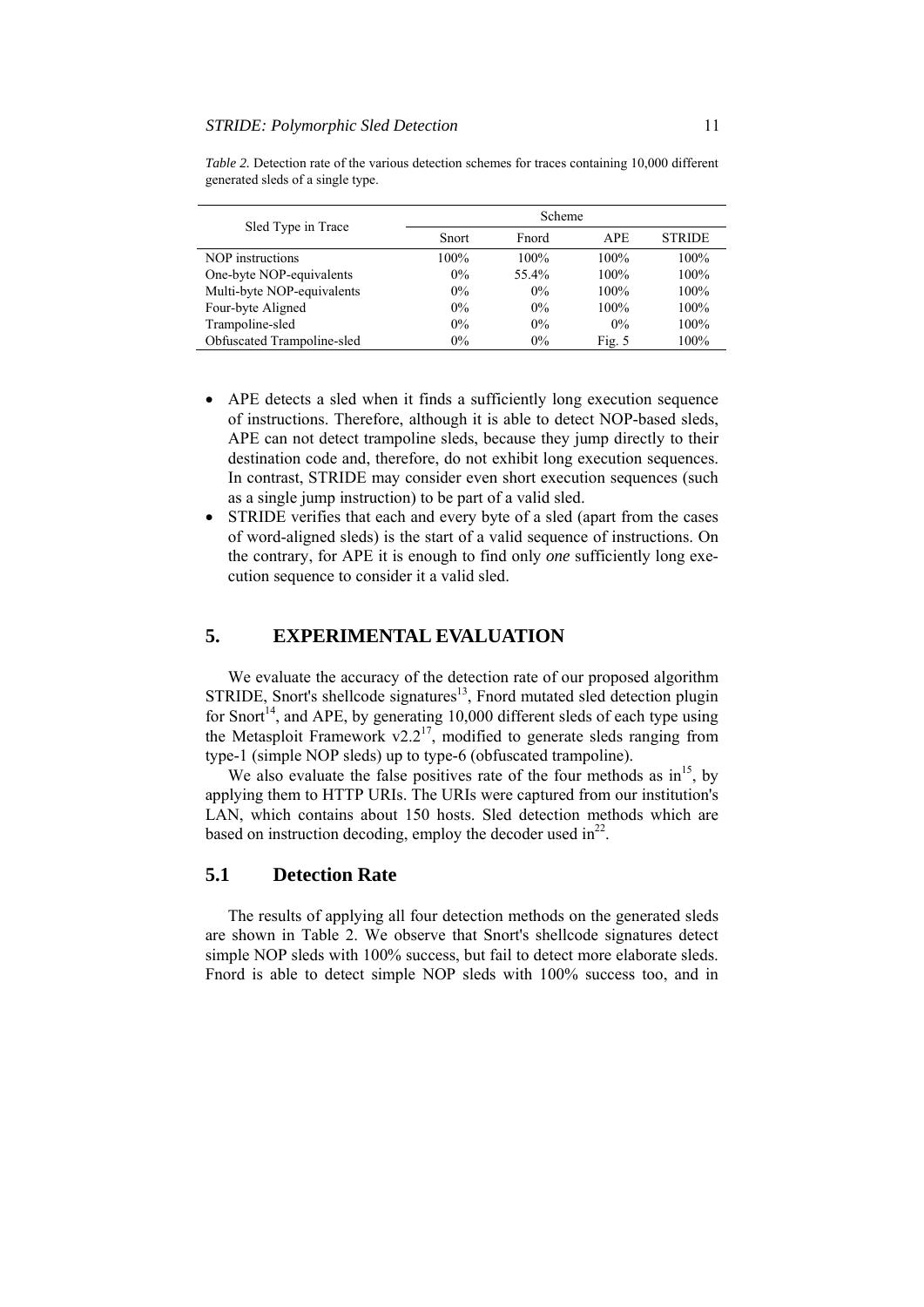addition is able to detect sleds with one-byte NOP-equivalent instructions with a 55.4% rate. Although it could have achieved a 100% rate for one-byte NOP-equivalent sleds, it achieves a lower-rate due to an incomplete NOPequivalent instruction list. Fnord also fails to detect sleds with multi-byte NOP-equivalent instructions, but it should be possible to update its list of NOP-equivalents to include them as well. However, this is as far as Fnord can get. Indeed, Table 2 shows that Fnord fails to detect sophisticated sleds, such as 4-byte aligned and trampoline sleds.

Table 2 suggests that the APE method is able to detect simple NOP sleds, sleds with one-byte and multi-byte NOP-equivalent instructions, as well as four-byte aligned sleds with a 100% success rate. However, APE cannot detect trampoline sleds. This was expected, because trampoline sleds reach the core attack code by executing only a small number of jump instructions, while APE bases its detection method on the sequential execution of a long sequence of instructions.

It is interesting, however, to point out that although APE can not detect trampoline sleds, it is able to detect some of the more difficult obfuscated trampoline sleds. Indeed, as Figure 5 shows, APE is able to detect as many as 6% of the obfuscated trampoline sleds for small MEL. This is because the NOP-equivalent instructions that are used for the obfuscation cause an increase of the overall execution steps of the sled, which can now reach a low MEL threshold. Nevertheless, the detection rate of APE is still very low, at 6%, even for the minimum suggested MEL value.

Finally, STRIDE is able to detect simple NOP sleds, sleds with one-byte or multi-byte NOP-equivalent instructions, as well as four-byte aligned sleds and plain or obfuscated trampoline sleds with 100% success, as expected.

### **5.2 False Positives**

The results of the false positives rate evaluation for the four methods with real traces are shown in Figure 6. In this experiment STRIDE has a sled length parameter of 130 bytes and APE has a MEL value of 35 instructions with 100 samples per kilobyte. With these parameters APE is sensitive, like STRIDE, to sled lengths of about 130 bytes and above.

The Snort shellcode signatures have zero false positives, because there was no sufficiently long NOP-sequence in our traces. Fnord also has almost 0% false positives, because there were very few sequences of bytes in the traces which corresponded to sequences of NOP-equivalent instructions. Although both Snort and Fnord have an attractive practically 0% of false positives rate, they are severely limited in their ability to detect elaborate sleds, such as trampoline sleds. Figure 6 shows that APE has a false positive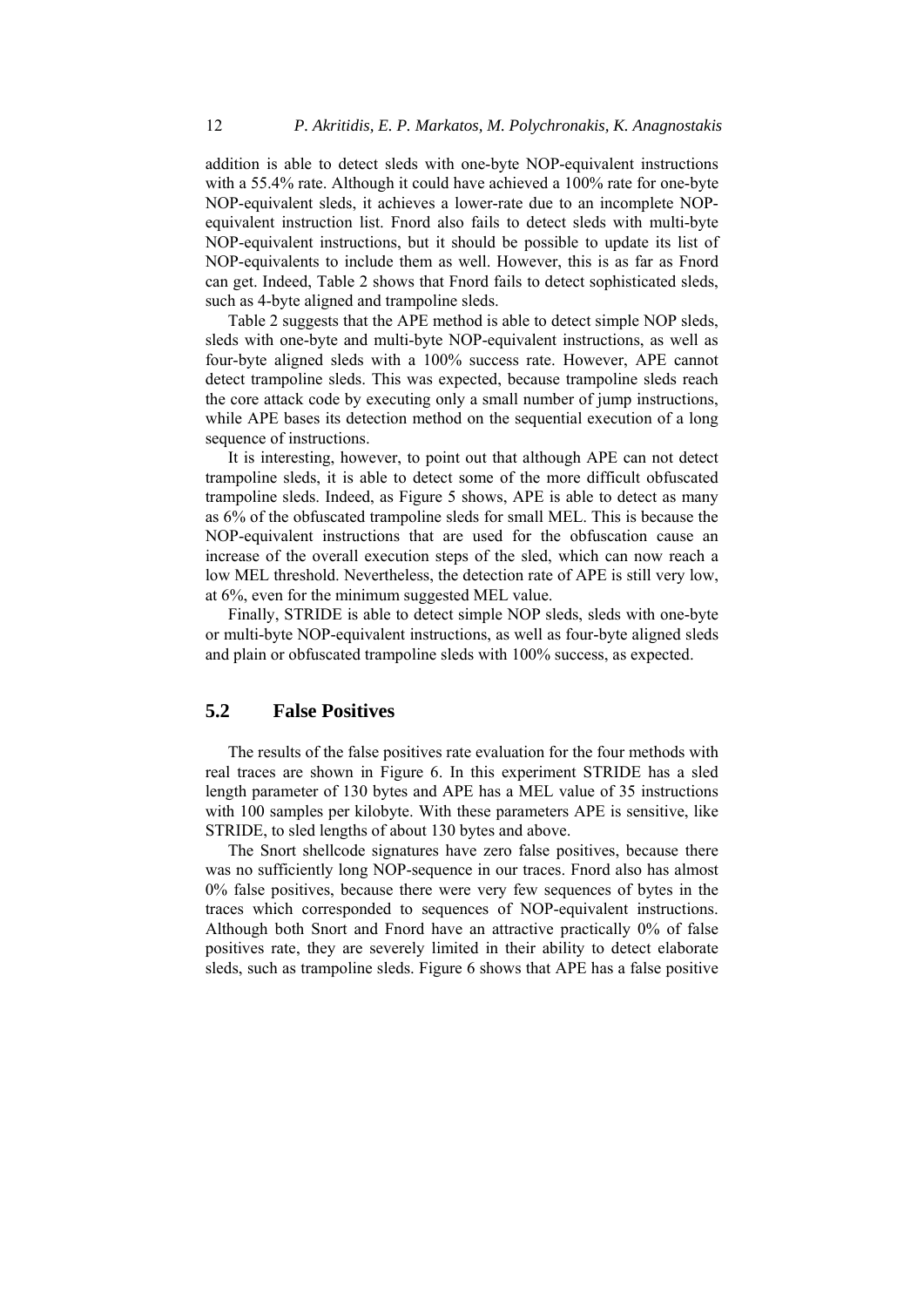

*Figure 5.* Detection rate for APE when applied to obfuscated sleds as a function of MEL.

*Figure 6.* Comparative effectiveness of the various detection schemes. The results for APE are for a MEL value of 35 with 100 samples per kilobyte and for STRIDE for sled length 130 bytes.

rate of 0.006%. Finally, STRIDE has a false positive rate of 0.00027%, close to an order of magnitude smaller than APE. Overall, we see that STRIDE seems to strike a good balance between true positives and false positives. That is, it is able to find more true positives than any other method, while keeping the false positives as low as those of Fnord and Snort.

The interested reader should notice that the exact value of false positives for APE and STRIDE depends heavily on their parameters. To explore the influence of the parameters to the false positive rate of APE and STRIDE, we investigate the false positives rate for both methods as a function of MEL and sled length, and display the results in Figure 7. We see that as the size of MEL increases, the percentage of false positives for APE decreases. However, we should point out that larger MEL values also decrease the number of detected true positives, as can be seen in Figure 5. Figure 7 also shows that the percentage of false positives for STRIDE decreases with the sled length, and reaches zero for sled length larger than 230 bytes. This is an encouraging result, since typical sleds are usually longer than 250 bytes. Overall, our results suggest that STRIDE is able to have a true positive rate of 100% (Table 2), while having a false positive rate of (close to) 0%.

### **5.3 PERFORMANCE**

Besides being accurate, a worm detection method should also be fast, so as to be able to detect worms in real-time. To evaluate the speed of STRIDE we measured the CPU time consumed by STRIDE with a sled length value of 200 bytes, and compared it to the execution time of APE with a MEL count of 35 on a Pentium 4 machine (2.6GHz clock speed, 512KB cache size) for a trace with 1,093,249 requests. The CPU time for processing this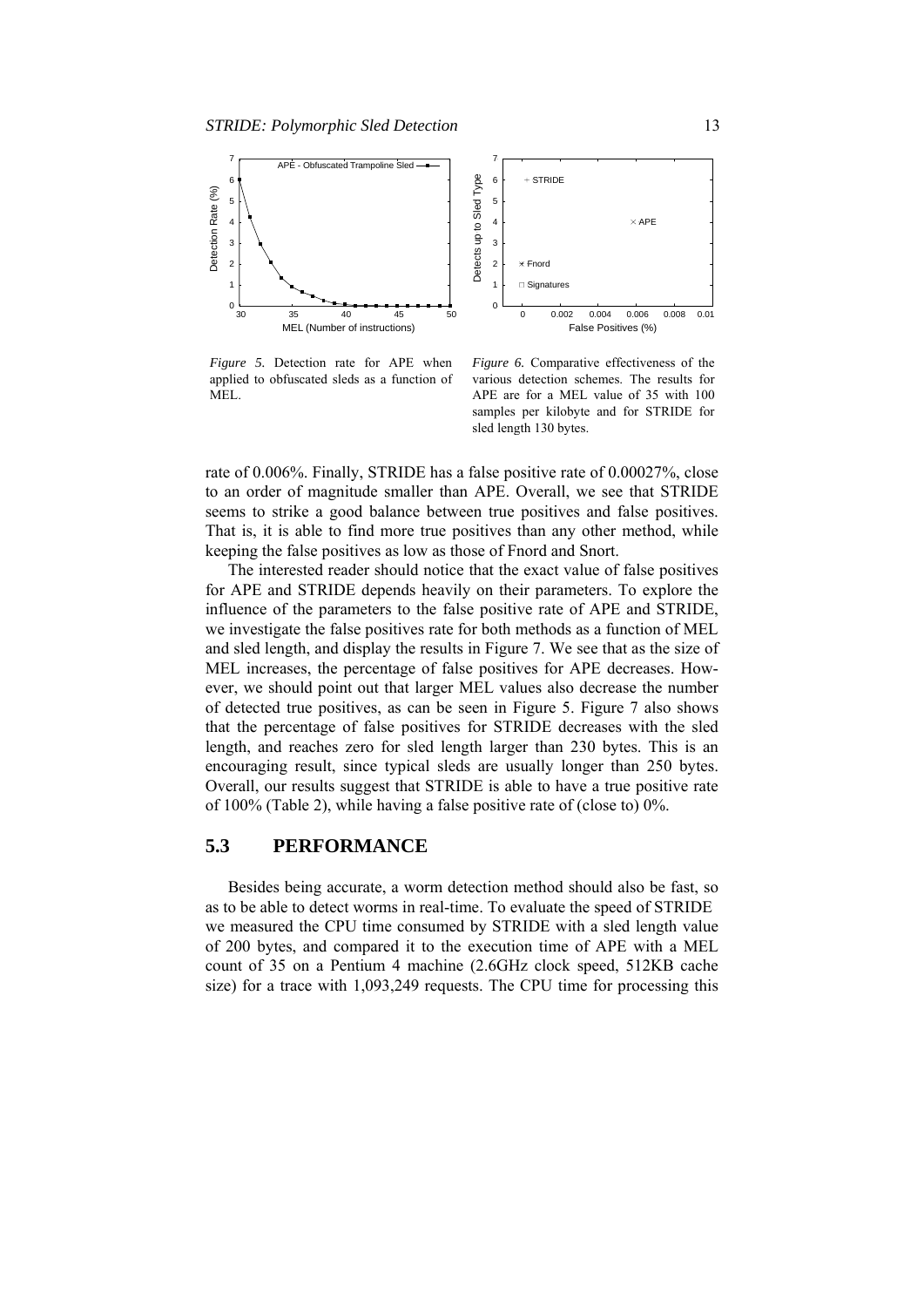

*Figure 7.* False positives rate for APE and STRIDE with varying parameters.

trace was 25 sec for APE (22.9 usec per request) and 4.85 sec for STRIDE (4.4 usec per request). We see that STRIDE outperforms APE by a factor of 5. This is mostly due to the different handling of branch instructions by the two algorithms. Indeed, when APE encounters a branch instruction, whose target can be determined statically it follows both branches, a decision, which may potentially lead to the exploration of an exponential number of execution paths. Unlike APE, when STRIDE encounters a branch instruction, it assumes that it found a valid sequence, without making any attempt to follow the branch. By being conservative, STRIDE avoids the exponential explosion and significantly reduces the associated run-time cost.

#### **6. DISCUSSION**

Although our evaluation has shown that STRIDE has some benefits, we should mention that it still has limitations. For example, STRIDE can only be applied to buffer-overflow-based attacks which use sleds. If an attack does not make use of a sled, then it can not be detected by STRIDE. In addition, STRIDE still cannot detect self-modifying sleds. It is, however, possible, to extend it with a decoder that is capable of identifying memory write operations and handle the sequences that contain them the way it currently handles jump instructions: consider them valid, because they cannot be proved invalid with static analysis. Finally, a worm writer could blind STRIDE by adding invalid instruction sequences at suitable locations in the sled. Note that this would most likely lead to a fraction of the infection attempts crashing the remote process and would most certainly slow down the spread of the worm, while also exposing it to other detection components that look for anomalous behavior at the process-level.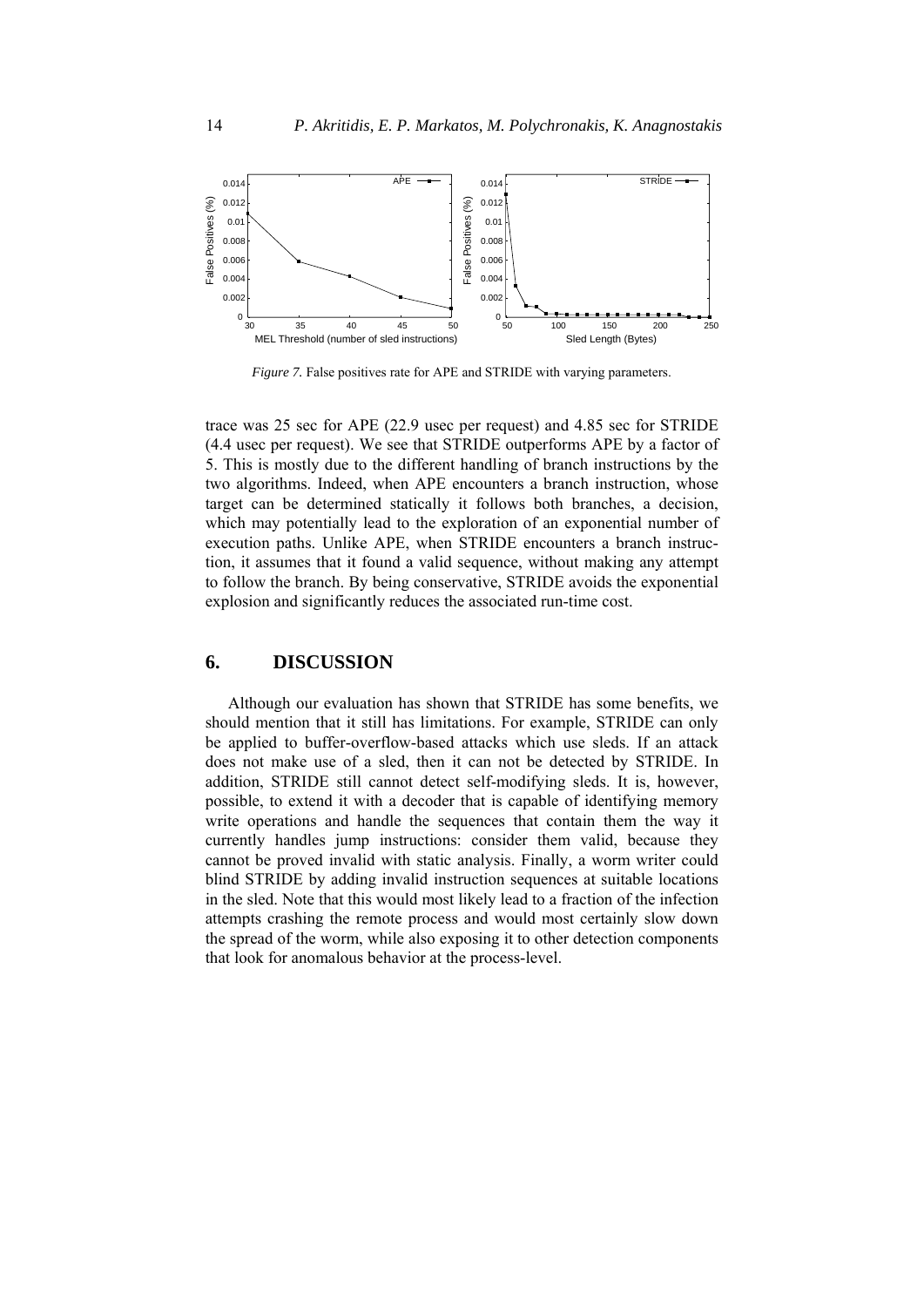# **7. SUMMARY AND CONCLUDING REMARKS**

We have presented STRIDE, a new approach for network-level detection of buffer overflow attacks, which relies on the identification of the sled component that is usually part of such attacks. Because it operates at the network-level, STRIDE can be used for detecting worms that replicate through buffer overflow exploits, even if they involve elaborate obfuscation. Our analysis allows us to make three main observations:

- *STRIDE can detect several classes of sleds that cannot be identified by previous proposals*. As presented in Section 2.5, trampoline sleds can be used by attackers in order to evade current sled-based detection mechanisms. STRIDE detects such sleds, even in their obfuscated variations.
- *STRIDE achieves high detection rates while maintaining low false positive rates*. Snort and Fnord have few false positives but can only detect basic sled types. APE detects more complex sleds, but has an order of magnitude more false positives compared to STRIDE, while also missing two classes of sleds. Our approach can detect all types of sleds presented in this paper, except for Static Analysis Resistant sleds, with a detection rate of 100%, and a false positive rate that reaches 0% for reasonable algorithm parameters. As suggested in Section 6, it may also be possible to detect Static Analysis Resistant sleds. This question, however, requires additional analysis and is outside the scope of this paper.
- *STRIDE is more efficient in terms of processing cost*. As shown in Table 3, STRIDE has relatively low computational cost, outperforming APE by a factor of 5. This suggests that STRIDE can operate on high-speed links and remain effective even under heavy loads, at a reasonable cost.

The high accuracy, low false positive rate, and low processing cost achieved by STRIDE suggest that it is likely to be highly useful as part of an automated network-level defense mechanism against both targeted attacks and large-scale zero-day worm outbreaks, especially as worms become more aggressive and more sophisticated.

# **ACKNOWLEDGEMENTS**

This work was supported in part by the IST project NoAH (011923) funded by the European Union and the GSRT project EAR (USA-022) funded by the Greek Secretariat for Research and Technology. The work of K. Anagnostakis is also supported by OSD/ONR CIP/SW URI through ONR Grant N00014-04-1-0725. P. Akritidis, E. P. Markatos, and M. Polychronakis are also with the University of Crete. The work of K. Anagnostakis was done while at ICS-FORTH.